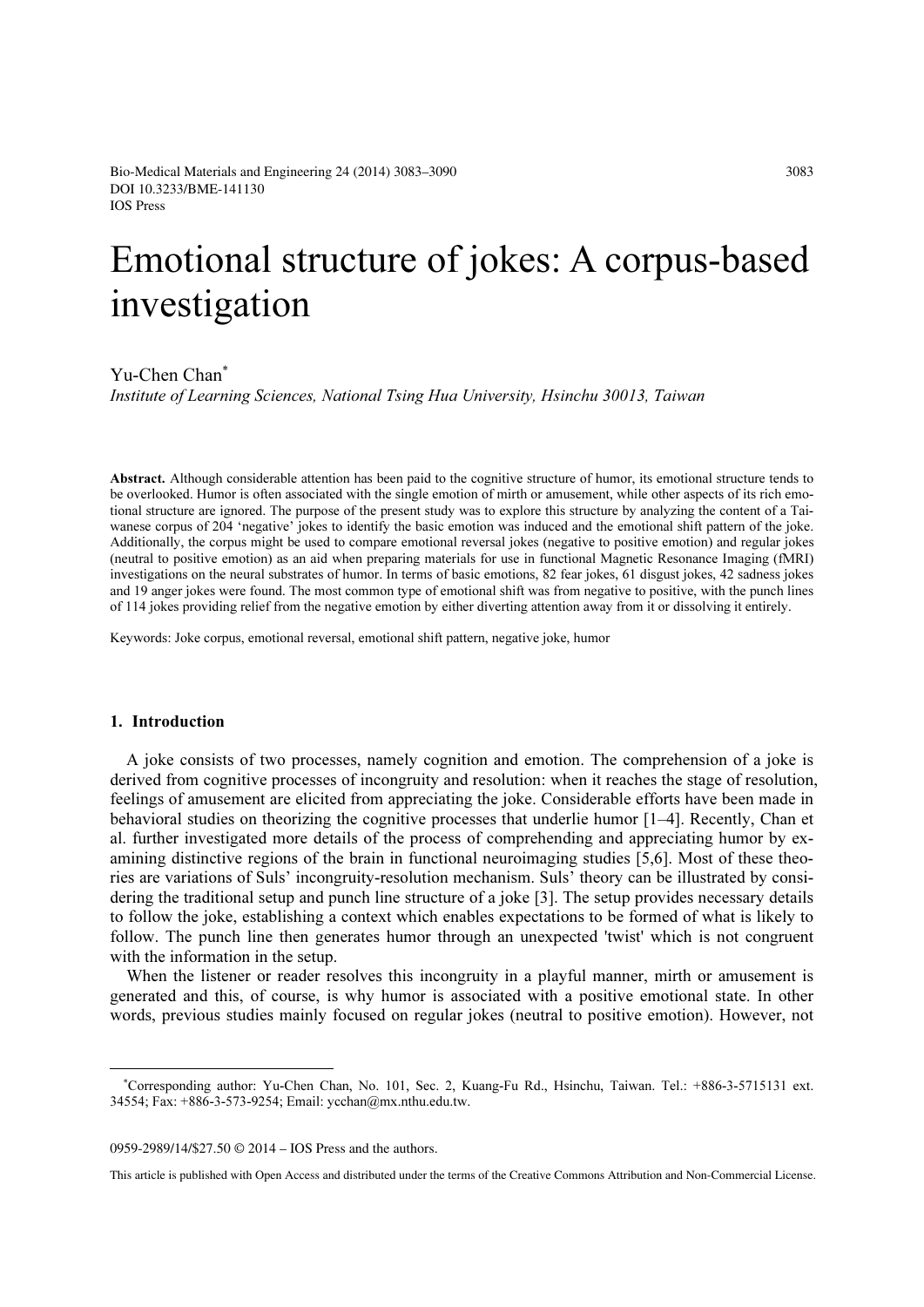#### 3084 *Y.-C. Chan / Emotional structure of jokes: A corpus-based investigation*

all jokes have a happy ending; in fact, do jokes with different emotional shift patterns lead to the reversal of diverse emotions?

Humor as play is proposed by Michael Apter [7]. Therefore, what is play? Play is a state of mind, a special mental attitude toward the world with one's actions in it. A playful frame of mind is a *paratelic* state (present-directed), different from telic state (goal-directed) that underlies more serious activities. According to the "reversal theory", the listener transfers back and forth between these two states of mind at different time throughout a typical day. Humor that involves topics such as parodies of horror movies, sick jokes, etc. would normally arouse feelings of horror, revulsion, or disgust. In a telic state, high arousal is unpleasant (anxiety) and low arousal is preferred (relaxation), whereas in a paratelic state, low arousal is unpleasant (boredom) and high arousal is enjoyable (excitement) [8].

# 1.1. Negative emotions: fear, disgust, sadness and anger

Jokes designed to elicit the four negative emotions on Ekman's original list of six basic emotions (happiness, fear, anger, disgust, sadness, surprise) [9] are the focus of this section. Ekman later expanded this list to 15 emotions [10] by adding embarrassment, guilt, contempt and shame. However, embarrassment, guilt, contempt and shame are more subtle and complex, while anger, disgust, fear and sadness are triggered by a wider variety of stimuli. Therefore, the latter emotions appear to be more suitable for this initial exploration in terms of collecting and analyzing jokes.

# 1.2. Eliciting negative emotions: joke structure and content

Cognitive theories of joke processing typically posit that both the setup and punch line introduce a cognitive frame or script. When juxtaposed, an incongruity emerges between the frame introduced in the punch line and the expectations engendered by the setup. Cognitive frames may also induce particular emotional experiences, resulting in different emotional structures or shift patterns, as illustrated by Figure 1.

The present focus is on negative emotions, and since only jokes with a negative component are included in the corpus, the four shift patterns that do not include a negative component (neutral-toneutral, neutral-to-positive, positive-to-neutral and positive-to-positive) are not considered here. Therefore, in the setup, only negative and neutral jokes are listed in Figure 1.

| <b>Setup</b>        |                      |                                |  |  |
|---------------------|----------------------|--------------------------------|--|--|
| (Cognitive Frame 1) | (Cognitive Frame 2)  | <b>Emotional Shift Pattern</b> |  |  |
| <b>NEGATIVE</b>     | $(MIRTH +)$ POSITIVE | NEG-POS                        |  |  |
| <b>NEUTRAL</b>      | $(MIRTH +) NEGATIVE$ | NEU-NEG                        |  |  |
| <b>NEGATIVE</b>     | $(MIRTH +) NEGATIVE$ | NEG-NEG                        |  |  |

Fig. 1. Emotional shift patterns resulting from different combinations of emotions elicited by joke setups and punch lines.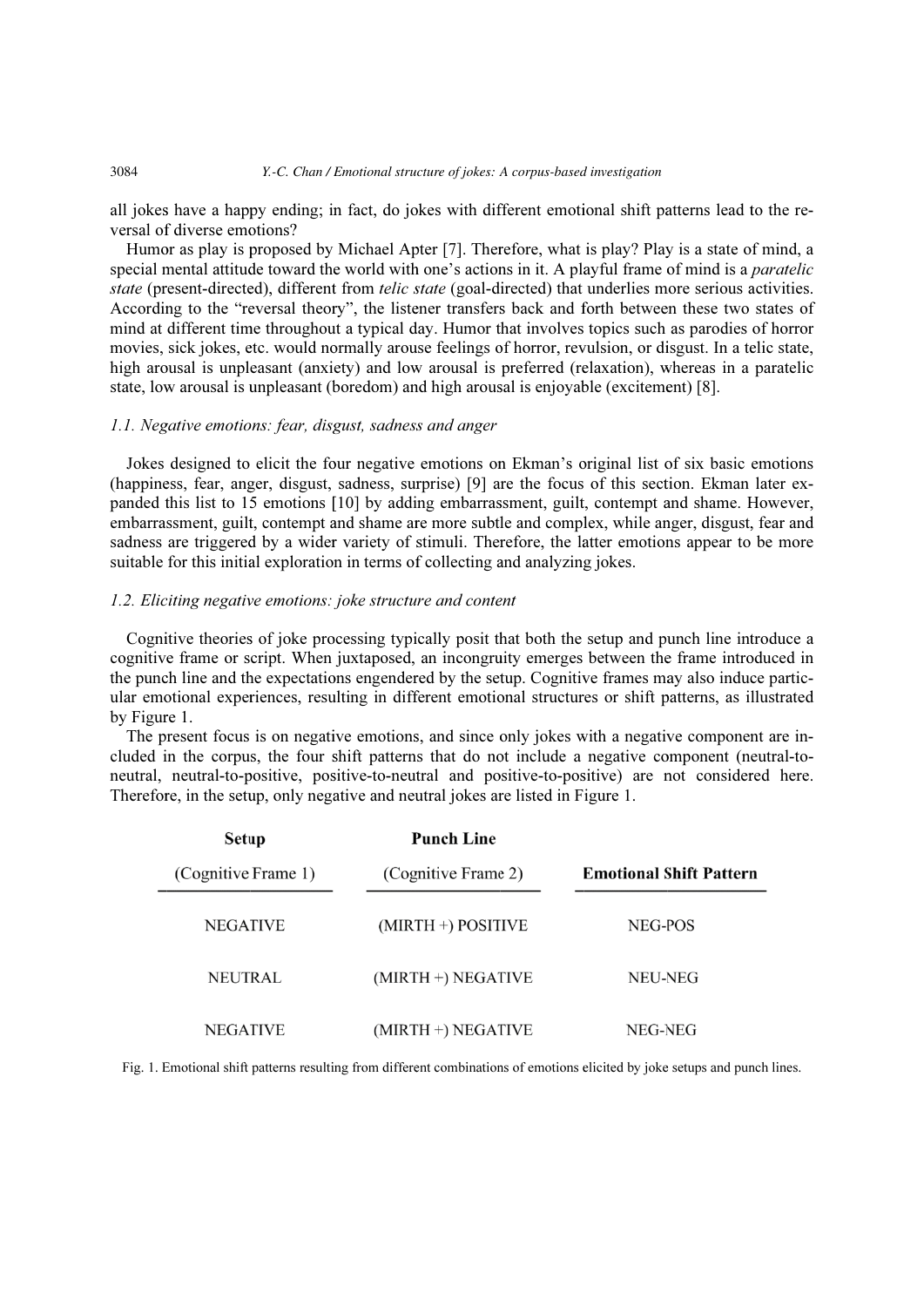Since the second stage always involves mirth at least as shown in Figure 1 and mirth on its own is assumed to be a positive emotion, 'NEGATIVE TO MIRTH + POSITIVE' and 'NEGATIVE TO MIRTH + NEUTRAL' jokes are combined in the category 'NEG-POS.' 'Mirth' is parenthesized for jokes ending with a negative emotion to highlight the expectation that the positive emotion derived from 'getting' the joke is likely to be diminished, altered or even eliminated entirely, depending on the nature and intensity of the accompanying negative emotion.

The resulted three shift patterns suggest distinct possibilities in terms of the emotional effect induced by the joke. Successful instances of the first category, 'NEG-POS', should achieve a sense of relief as the initial negative emotion gives way to a feeling of amusement. Jokes of the second type, NEU-NEG, are likely to introduce an 'unpleasant surprise.' Finally, on the other hand, jokes in the NEG-NEG category should achieve their effects by intensifying the negative emotion that appeared in the setup. The three shift patterns are shown in Figure 1.

The present study seeks to take a step in this direction by analyzing the stimuli in negative jokes. The implications of the present findings for an emotional reversal in negative jokes are open to future investigation and further revelations in neuroimaging studies.

A joke is part of the emotion expression, which is an important topic in biomedical research in human science and clinic medicine. In terms of the structure of a joke and the content of the present study, a content analysis was performed on a Taiwanese corpus of negative jokes in order to explore the shift patterns and content of jokes that elicited negative emotions of fear, disgust, sadness and anger. Additionally, the corpus might be used to compare emotional reversal jokes (negative to positive emotion, NEG-POS) and regular jokes (neutral to positive emotion, NEU-POS) from Chan et al.'s studies [5,6] as an aid in preparing material for use in fMRI investigations on the neural substrates of humor.

#### 2. Methods

# 2.1. Material

In the initial stage of research, a corpus of jokes written in Chinese (traditional characters) and containing elements of fear, disgust, sadness, or anger were extensively collected from the Internet, books, magazines and previous studies of joke-rating norms [11]. Jokes involving sexual or political content were excluded and those with similar plots were removed, leaving 204 jokes with negative emotional content. One reason for excluding such jokes was that there appeared to be gender differences in response to them [11].

# 2.2. Coding categories

In terms of joke classification, the four kinds of negative emotions discussed above, namely fear, disgust, sadness and anger, were used to categorize the jokes. Jokes eliciting fear are sometimes called 'fear jokes' in English, while jokes eliciting disgust called 'sick jokes' or 'gross jokes.' Here the four types of joke are simply referred to as 'fear jokes,' 'disgust jokes,' 'sadness jokes' and 'anger jokes', respectively. The three shift patterns are negative to positive (NEG-POS), neutral to negative (NEU-NEG) and negative to (more) negative (NEG-NEG).

The resulted set of codes includes 12 distinct categories (four types of emotion  $\times$  three types of emotional shift), all of which are illustrated in Table 1.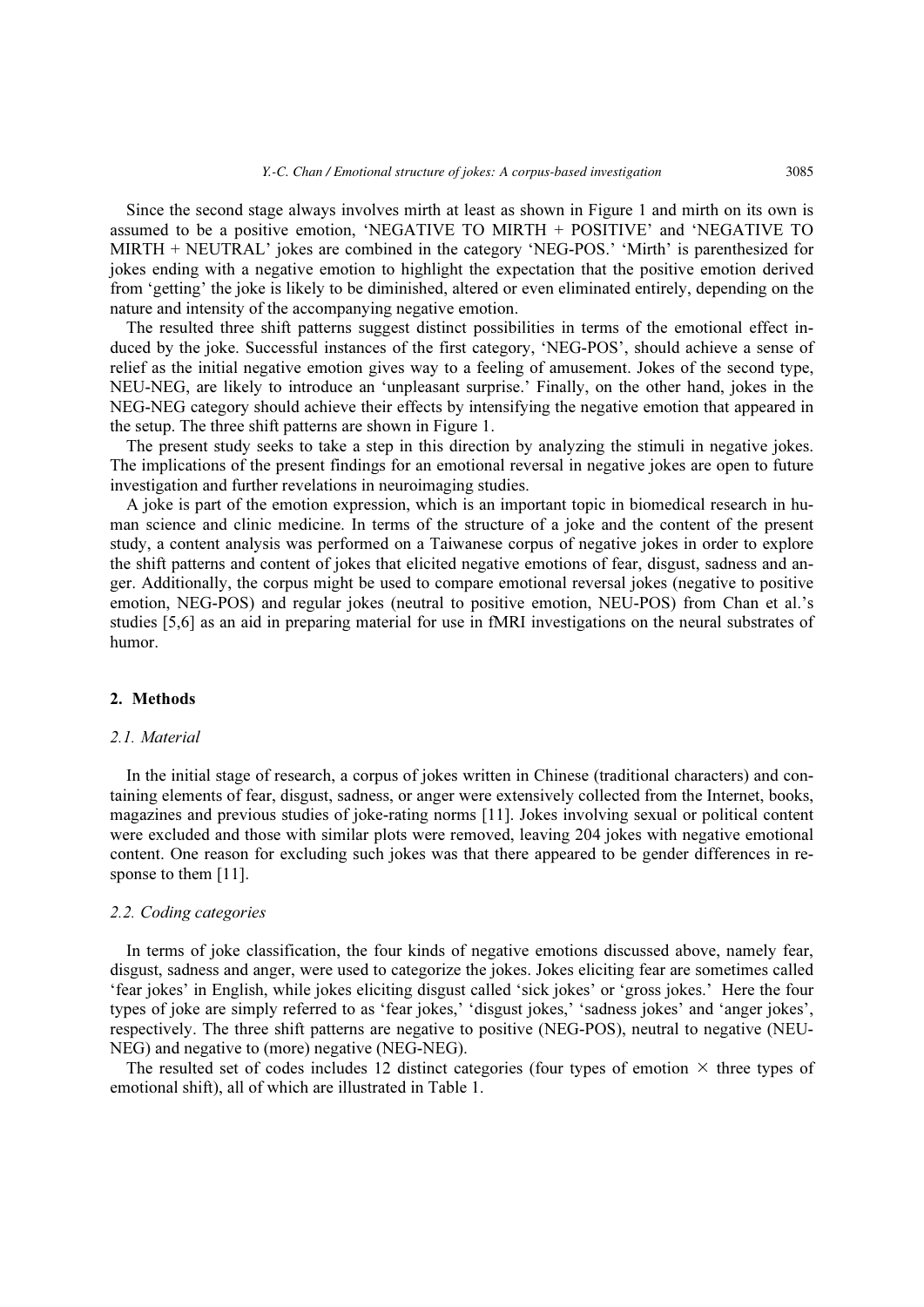|                | Negative emotion type Change of emotional valence    | Emotional shift pattern |  |  |
|----------------|------------------------------------------------------|-------------------------|--|--|
|                | Negative (fear) to positive (mirth/amusement)        | NEG-POS                 |  |  |
| Fear           | Neutral (calm) to negative (fear)                    | NEU-NEG                 |  |  |
|                | Negative (fear) to negative (intensified fear)       | NEG-NEG                 |  |  |
|                | Negative (disgust) to positive (mirth/amusement)     | NEG-POS                 |  |  |
| Disgust        | Neutral (calm) to negative (disgust)                 | NEU-NEG                 |  |  |
|                | Negative (disgust) to negative (intensified disgust) | NEG-NEG                 |  |  |
|                | Negative (sadness) to positive (mirth/amusement)     | NEG-POS                 |  |  |
| <b>Sadness</b> | Neutral (calm) to negative (sadness)                 | NEU-NEG                 |  |  |
|                | Negative (sadness) to negative (intensified sadness) | NEG-NEG                 |  |  |
|                | Negative (anger) to positive (mirth/amusement)       | NEG-POS                 |  |  |
| Anger          | Neutral (calm) to negative (anger)                   | NEU-NEG                 |  |  |
|                | Negative (anger) to negative (intensified anger)     | NEG-NEG                 |  |  |

| Table 1                                                 |
|---------------------------------------------------------|
| Coding categories (emotion type $\times$ shift pattern) |

#### 2.3. Coding procedure

Each joke was categorized by seven raters, one of which is the author of this paper and the other six are researchers on humor. The categories were firstly explained to the raters before showing them one sample joke for each category and the researcher explained why the joke was chosen to exemplify that particular category. The raters were given time to read each sample joke and were asked if they had any comments or questions about the categories assigned. After answering the questions, the raters were asked to analyze all of the jokes independently via a computer. The jokes were presented in seven random blocks with approximately the same size and the raters were instructed to view each block in a separate sitting over a three-day period in order to avoid "fun accumulation and fun fatigue effects" [12].

They were asked to firstly categorize the setup and punch line of each joke according to the type of negative emotion jokes were designed to induce (fear, disgust, sadness or anger), and according to their emotional shift pattern (NEG-POS, NEU-NEG or NEG-NEG). Thus, each joke was assigned to 1 of 12 possible categories (four types of emotion  $\times$  three emotional shift patterns). A disgust joke is shown below as a sample.

## 2.3.1. Sample joke: NEG-POS (disgust)

Setup: A group of medical students gather around a surgical table with a corpse on it, listening to their professor, "To be a good doctor, you must possess two critical qualities: First, you must not be disgusted by anything involved in the human body." With that, he inserts his finger into the anus of the body, pulls it out and sticks his finger in his mouth. Then he tells his students, "Now, I want all of you to do the same." The students hesitate, but eventually they all do it.

Punch line: Then the professor says, "The next quality is the power of observation. Had you been more observant, you would have noticed that I inserted my middle finger but licked my index finger."

# 2.4. Inter-rater reliability

Interrater reliability was evaluated using an online Cohen's calculator [13]. Brennan and Prediger suggest using free-marginal *kappa* when raters are not forced to assign a pre-specified number of cases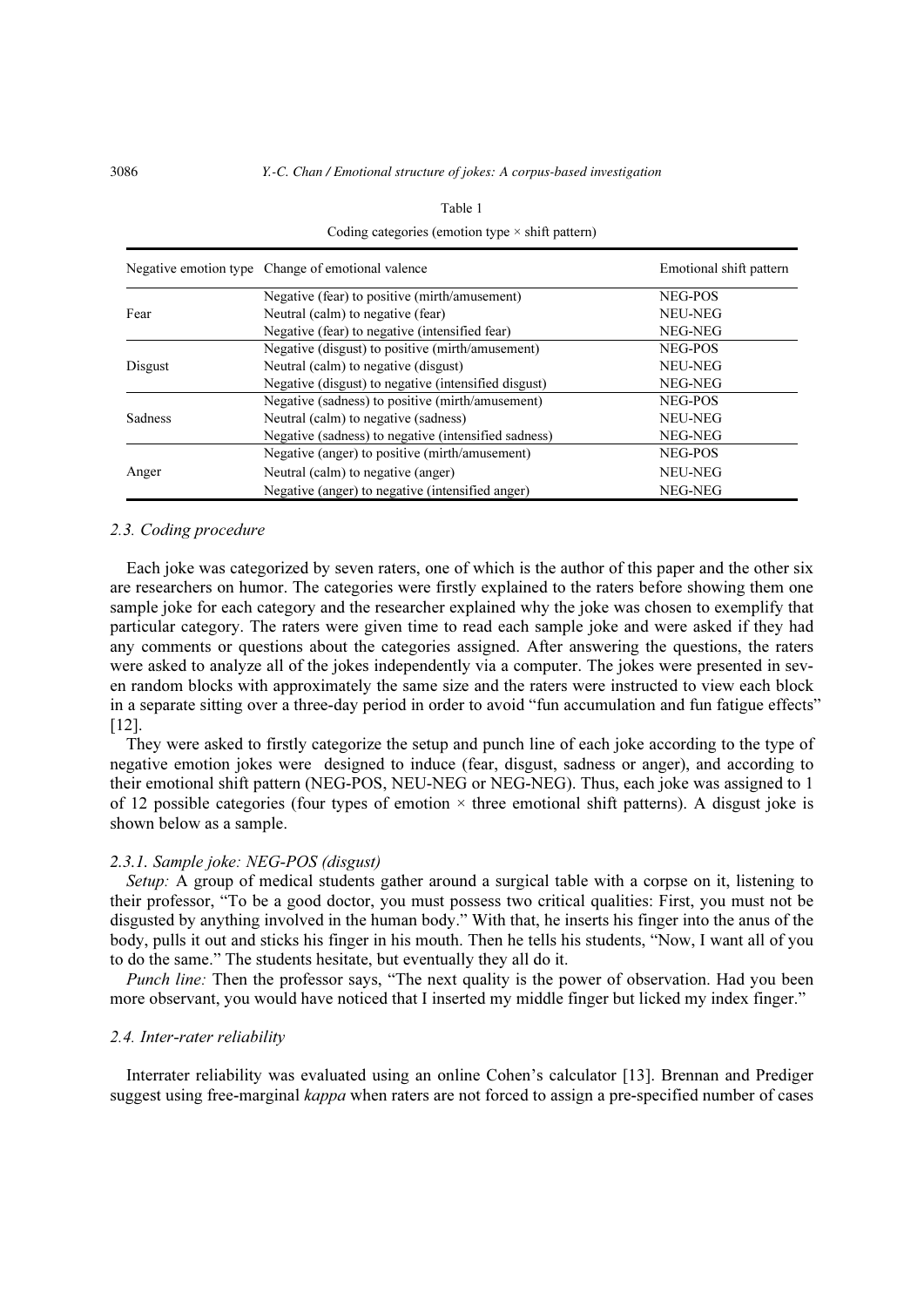to each category. The coefficient kappa for the percentage of overall agreement between multiple raters was 0.88 and the free-marginal multi-rater kappa was 0.87. The rule of thumb is that a kappa of 0.70 or above indicates adequate interrater agreement [14]. Hence, it is concluded that the level of agreement found in the present study was satisfactory. When there was disagreement, each rater read and categorized each joke and the seven raters discussed the jokes together to achieve a consensus.

# 3. Results

# 3.1. Joke type and emotional shift patterns of negative jokes

The resulted distribution of the 204 jokes into 12 categories is shown in Table 2. In terms of basic emotions, 82 fear jokes were the most common emotional type, followed by 61 disgust jokes, 42 sadness jokes and 19 anger jokes successively. As for the three emotional shift patterns, most jokes followed the NEG-POS ('relief') pattern (55.9%), with NEG-NEG ('intensification') jokes being the second largest category (29.4%) and NEU-NEG ('unpleasant surprise') jokes being the least frequent  $(14.7\%)$ .

# 3.2. Distribution by joke type and emotional shift pattern

More interesting are the emotional shift patterns for different types of emotion. A Pearson's Chisquare analysis showed a significant relationship between the type of emotion and type of change  $(\chi^2(6) = 93.46, p < .001)$ , indicating that there is a relationship between the emotion type and shift pat-

| Negative Jokes, by Joke and Shift Types |               |               |                  |                         |                |        |  |  |
|-----------------------------------------|---------------|---------------|------------------|-------------------------|----------------|--------|--|--|
|                                         |               | Joke Type     |                  |                         |                |        |  |  |
| Shift Type                              |               | Fear<br>Jokes | Disgust<br>Jokes | <b>Sadness</b><br>Jokes | Anger<br>Jokes | Total  |  |  |
|                                         | Number        | 64            | 6                | 32                      | 12             | 114    |  |  |
| NEG-POS                                 | By shift type | 78.0%         | 9.8%             | 76.2%                   | 63.2%          | 55.9%  |  |  |
|                                         | <b>ASR</b>    | $5.2*$        | $-8.7*$          | $3.0*$                  | .7             |        |  |  |
|                                         | Number        | 8             | 12               | 4                       | 6              | 30     |  |  |
| NEU-NEG                                 | By shift type | 9.8%          | 19.7%            | 9.5%                    | 31.6%          | 14.7%  |  |  |
|                                         | <b>ASR</b>    | $-1.6$        | 1.3              | $-1.1$                  | $2.2*$         |        |  |  |
|                                         | Number        | 10            | 43               | 6                       |                | 60     |  |  |
| NEG-NEG                                 | By shift type | 12.2%         | 70.5%            | 14.3%                   | 5.3%           | 29.4%  |  |  |
|                                         | <b>ASR</b>    | $-4.4*$       | $8.4*$           | $-2.4*$                 | $-2.4*$        |        |  |  |
|                                         | Total         | 82            | 61               | 42                      | 19             | 204    |  |  |
|                                         | By shift type | 100.0%        | 100.0%           | 100.0%                  | 100.0%         | 100.0% |  |  |
|                                         | By joke type  | 40.2%         | 29.9%            | 20.6%                   | $9.3\%$        | 100.0% |  |  |

Table 2

Note: \*Adjusted standardized residuals (ASRs) are distributed according to the standard normal distribution with mean of 0 and standard deviation of 1. ASRs with an absolute value greater than 2 were deemed significant while values less than 2 were insignificant.

tern. Using the contingency coefficient, the strength of association was  $C = 0.56$ ,  $p < 0.001$ , indicating a moderate association between joke type and shift pattern.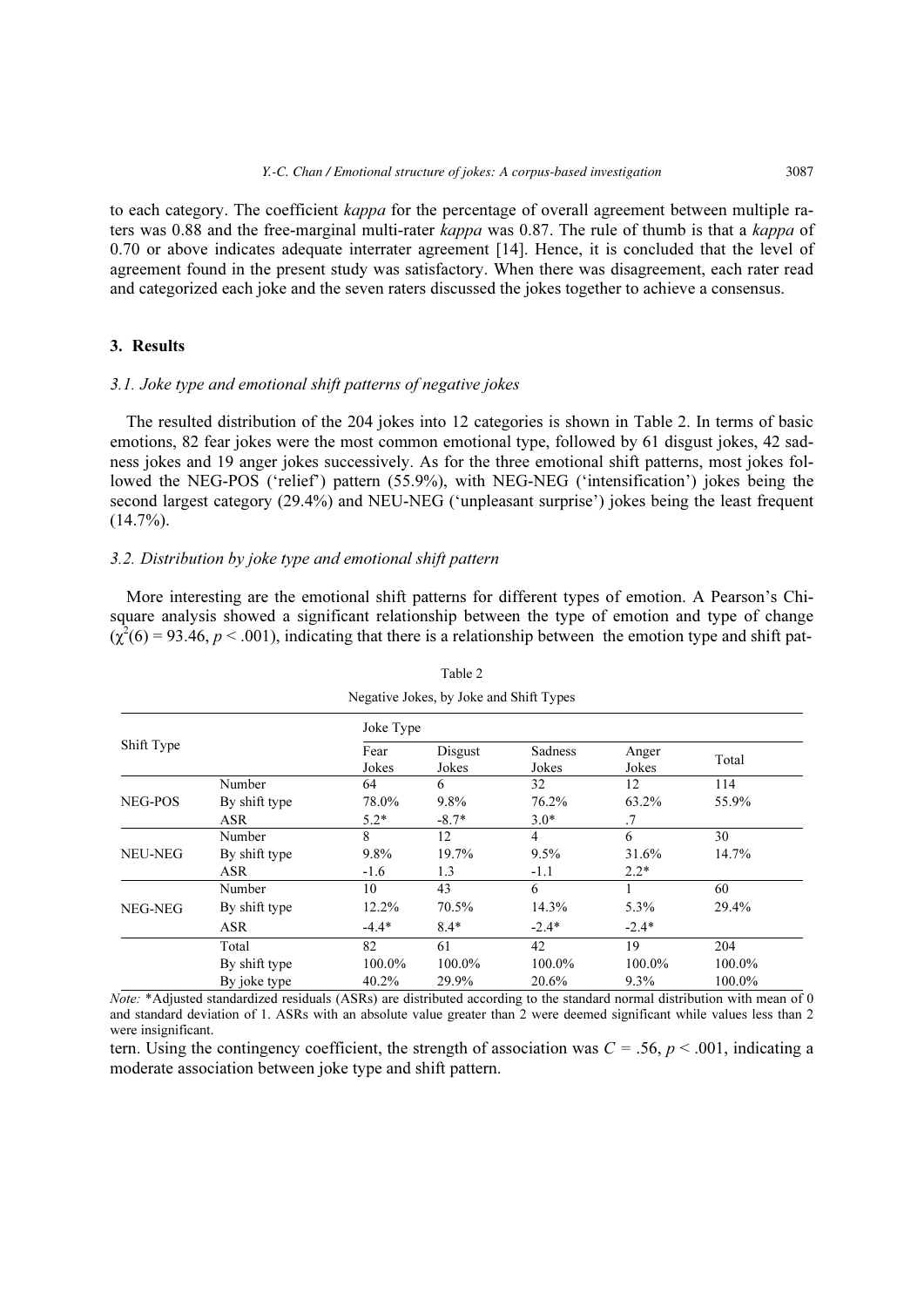#### 3088 *Y.-C. Chan / Emotional structure of jokes: A corpus-based investigation*

In NEG-POS jokes, the setup creates a negative emotional state but the 'surprise' in the punch line either dissipates this mood or distracts attention away from it, leaving a positive emotion of mirth or amusement generated by the humor itself. Interestingly, while this emotional shift type accounted for the majority of fear jokes (78%), sadness jokes (76.2%) and anger jokes (63.2%), it characterized only 9.8% of disgust jokes.

In the NEU-NEG jokes, the setup does not create a particular mood or create a mildly positive mood, but the surprise found in the punch line is an unpleasant one, leaving the listener with a potential mix of amusement and negativity. Only a minority of the 204 jokes fell into this category: 9.8% of fear jokes and 9.5% of sadness jokes, but rising to 19.7% of disgust jokes and 31.6% of anger jokes.

In terms of jokes in the NEG-NEG category, the setup creates a negative feeling, and the surprise twist in the punch line achieves its effect by intensifying that negative feeling. Only 5.3% of anger jokes were in the intensification category, compared to similar proportions of 12.2% and 14.3% for fear and sadness jokes respectively and a striking percentage of 70.5% for disgust jokes.

The comparison between the shift type and each joke type may provide further illumination. The preferred structure of fear and sadness jokes clearly seems to be NEG-POS (78% and 76.2%, respectively). This suggests that the intended experience is a relief from these emotions. Most anger jokes also follow this shift pattern, again suggesting a preference for a relief from feelings of anger, indignation or frustration. However, for anger, more of the remaining jokes were in the NEU-NEG category, with only one joke characterized by the NEG-NEG pattern. Jokes in the NEU-NEG category may mirror a social experience of witnessing the exposure of unethical, dishonest or immoral behavior. The only anger joke displaying the NEG-NEG shift pattern also appeared to reflect common social experiences.

Finally, the disgust jokes reveal a very different distribution, since most of them involve the intensification of the feeling of disgust, and the second largest category is NEU-NEG, implying a 'disgust surprise'. Less than 10% of these jokes follow the NEG-POS pattern, clearly suggesting that, for those who like to tell these jokes, the point of the experience is to make listeners feel disgusted.

# 4. Conclusion

This study has attempted to redress the relative lack of attention in the cognitive structure of humor compared with its emotional structure. In other words, it seeks to categorize the internal emotional structure of negative jokes in terms of the initial emotion jokes are designed to induce, the final emotion, and the emotional 'shift'. The study also provides a description of the emotionally-relevant stimuli attributes of these negative jokes.

A corpus of 204 jokes which appeared to have been designed to elicit negative emotions were analyzed in two stages. First, jokes within each category of four types of emotion (fear, disgust, sadness, anger) were categorized according to the nature of the emotional shift jokes were designed to induce. Most jokes were categorized as 'NEG-POS', indicating that a negative emotional context was established in the cognitive frame introduced by the setup, and then shifted to a positive emotion in the punch line by either dissolving or distracting attention away from the initial elicitors of negative feelings. The second most common category was 'NEG-NEG', which refers to jokes that established a negative emotional context in the setup and then intensified this feeling in the punch line. The least used category was 'NEU-NEG', which contained jokes that established a neutral or mildly positive emotional context in the setup, but then introduced an 'unpleasant surprise' in the punch line, eliciting a negative emotional state.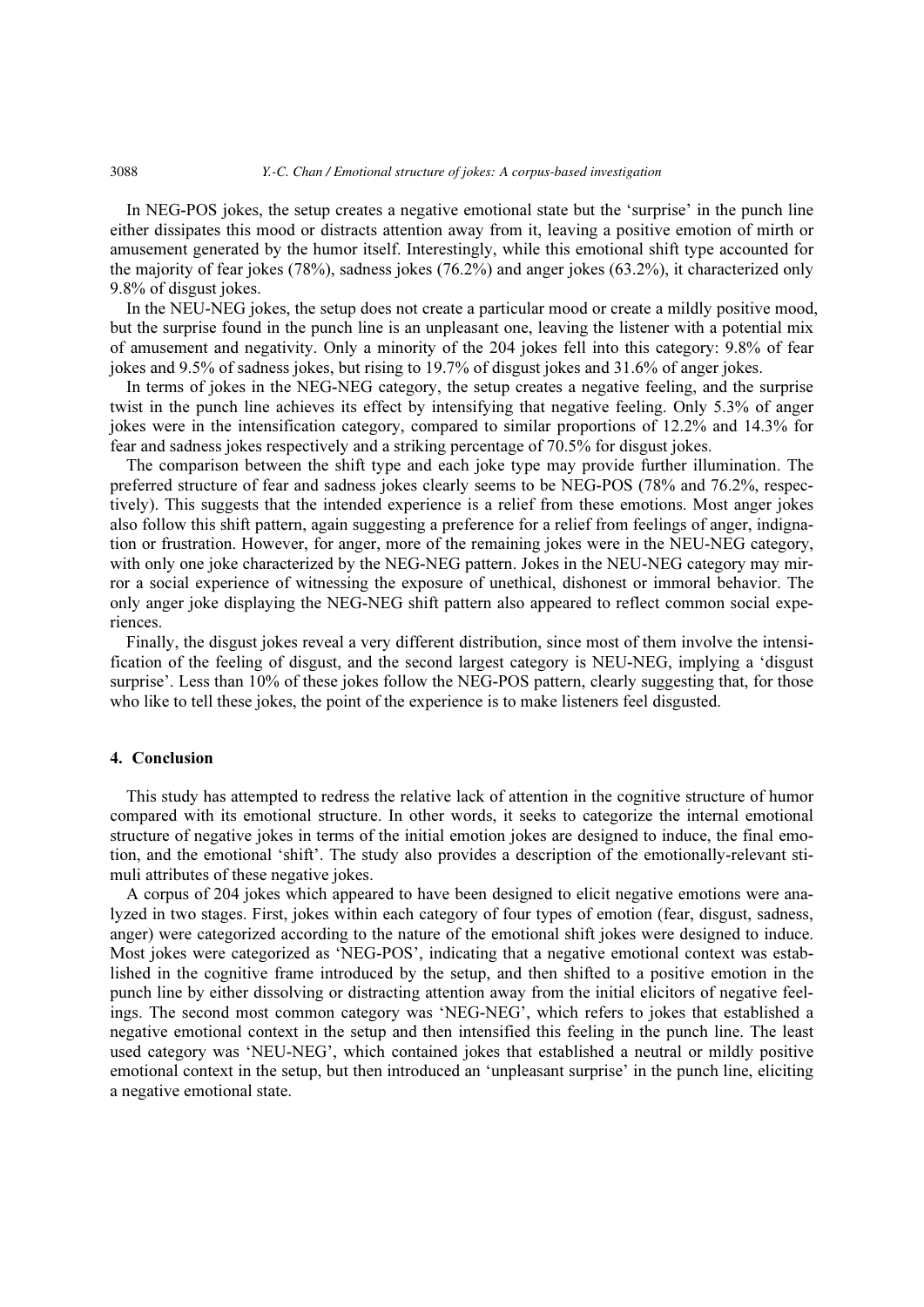Interestingly, different negative emotions had different patterns. Fear and sadness jokes were distributed almost identically across the different categories: most of them were 'NEG-POS', meaning that the punch line brought a sense of relief from negative feelings, with just over 10 percent following the 'NEG-NEG' pattern and nearly 10 percent following the 'NEU-NEG' pattern.

The findings of the present study have implications for the understanding of humorous discourse and its role in emotional regulation, within the context of which it is difficult, but important, to move from a negative emotional state to a positive one. In this context, jokes (and humor more generally) are of obvious importance, since they possess a kind of 'instant reversal mechanism', which is capable of changing both the cognitive and affective appraisal of a situation. One type of emotional regulation involves the cognitive re-appraisal of a situation [15], and the structure of a joke involves just such a re-appraisal, with the punch line triggering a re-interpretation of the scenario presented in the setup.

The results of the present study demonstrate that jokes have their own complex emotional structure, which involves particular types of emotional shifts and reversals. Furthermore, they provide evidence that jokes do elicit the predicted types of emotions and do result in the predicted shift or change in emotional states, from negative to positive. Fear jokes are distributed almost identically across different categories, mostly 'NEG-POS'. Future studies could focus on an advanced investigation by comparing the NEG-POS pattern of emotional reversal jokes and the NEU-POS pattern of regular jokes, thereby distinguishing neural substrates and verifying the neural circuit path mode of the joke.

# Acknowledgement

The author wishes to thank Joseph P. Lavallee and Hsueh-Chih Chen for their help. This research was partially supported by the "Identifying the Neural Substrates of the Ambiguity-Humor Interaction: An fMRI study" of the National Tsing Hua University (NTHU), sponsored by the Ministry of Science and Technology under Grant No. NSC 102-2410-H-007-072. This research is also partially supported by the "Aim for the Top University Project" of National Taiwan Normal University (NTNU), sponsored by the Ministry of Education, Taiwan, R.O.C.

# References

- [1] M.J. Apter, The Experience of Motivation: The Theory of Psychological Reversals, Academic Press, San Diego, 1982.
- [2] S. Attardo, Linguistic Theories of Humor, Hawthorne, ed., Mouton de Gruyter, New York, 1994.
- [3] J.M. Suls, Two-stage model for the appreciation of jokes and cartoons: Information-processing analysis, in: The Psychology of Humor, J.H. Goldstein and P.E. McGhee, eds., Academic Press, San Diego, CA, 1972, pp. 81–100.
- [4] R.S. Wyer and J.E. Collins, A theory of humor elicitation, Psychological Review 99 (199), 663–688.
- [5] Y.C. Chan, T.L. Chou, H.C. Chen and K.C. Liang, Segregating humor comprehension and elaboration process of verbal jokes: An fMRI study, NeuroImage 61 (2012), 899–906.
- [6] Y.C. Chan, T.L. Chou, H.C. Chen, Y.C. Yeh, J.P. Lavalle, K.C. Liang and K.E. Chang, Towards a neural circuit model of verbal humor processing: An fMRI study of the neural substrates of incongruity detection and resolution, NeuroImage 66 (2013), 169–176.
- [7] M.J. Apter, Motivational styles in everyday life: A guide to reversal theory, American Psychological Association, Washington DC, 2001.
- [8] M.J. Apter, A structural-phenomenology of play, in: Adult Play: A Reversal Theory Approach, J.H. Kerr and M.J. Apter, eds., Swets & Zeitlinger, Amsterdam, 1991, pp. 13–29.
- [9] P. Ekman, Expression and the nature of emotion, in: Approaches to Emotion, K. Scherer and P. Ekman, eds., Erlbaum, Hillsdale, NJ, 1984, pp. 319–344.